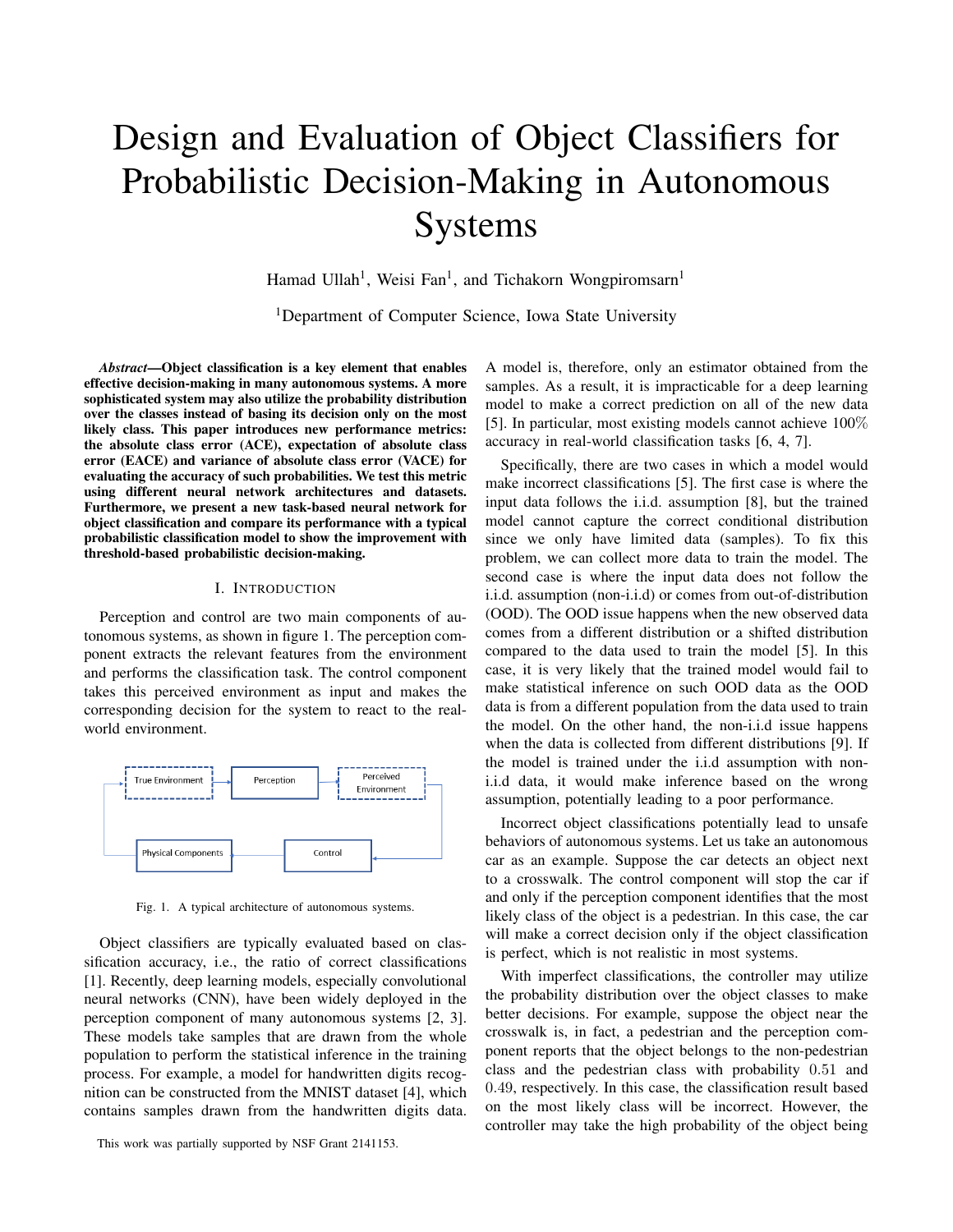a pedestrian into account and decide to stop the car. As a result, the probability distribution over the classes can play an essential role in decision making. Thus, it is important to estimate the accuracy of such probability estimates as a model may achieve a high classification accuracy based on the most likely class even if the probability estimates are not accurate. In fact, in Section [V-A,](#page-3-0) we give an example of two networks that achieve a similar accuracy but with a significant difference in the uncertainty of each class.

Uncertainty quantification and reduction is an important topic in the machine learning area. Epistemic uncertainty and aleatoric uncertainty are two major types of uncertainty that can be modeled [\[10\]](#page-6-8). Epistemic uncertainty accounts for the uncertainty in the model. Recently, many methods, including Bayesian and non-Bayesian approaches, focus on quantifying and reducing the epistemic uncertainty. Dropout-based variational inference [\[11\]](#page-6-9) and stochastic gradient MCMC [\[12\]](#page-6-10) are two popular Bayesian approaches for epistemic uncertainty. On the other hand, the non-Bayesian methods consist of training multiple probabilistic neural networks with bootstrap [\[12\]](#page-6-10) or ensembling [\[13\]](#page-6-11). As epistemic uncertainty can be reduced through the collection of additional data, data augmentation [\[14\]](#page-6-12) is another way to reduce epistemic uncertainty. Aleatoric uncertainty comes from the noise within the observations and can be captured by MAP inference [\[10\]](#page-6-8).

In this paper, we quantify the uncertainty of the probability estimates to measure their accuracy. For the rest of the paper, we will use the term "uncertainty" to refer to the uncertainty of these probability estimates. Such uncertainty quantifies the confidence interval of the probabilities.

With this quantified uncertainty, the controller can make more rational decisions based on the quantified confidence values. Recent work focuses on two directions relating to the uncertainty of the model: quantifying the uncertainty to make the model selection and calibrating the model to obtain lower uncertainty [\[5\]](#page-6-3). Section II will discuss these two directions in more details.

The main contributions of this paper are two-fold. Firstly, we present a new evaluation metric to measure the accuracy of the probability distribution over the classes. Secondly, we propose a task-based classifier for the case where the controller makes a decision based on whether the probability that an object belongs to a certain class is above a given threshold. The experimental results show the improved system-level performance compared to ordinary probabilistic classifiers.

# II. RELATED WORK

<span id="page-1-0"></span>Consider the data  $D = \{(x_j, y_j)\}\)$ , where  $j \in \{1, 2, ..., n\}\$ , n as the size of the data. Here,  $x_j \in \mathbb{R}^d$  is a given ddimensional input and  $y_j \in \mathbb{K} = \{1, 2, ..., K\}$  is its true label. The output of a probabilistic model  $p(y|x_i, \theta)$  is the predicted probability of the specific class  $y \in \mathbb{K}$  and  $\theta$  is the model's parameters. Several metrics are widely used to quantify the uncertainty for evaluating probabilistic models.

1) Brier Score (BS) [\[15\]](#page-6-13) is defined as

$$
BS = \frac{1}{n} \sum_{j=1}^{n} \sum_{y \in \mathbb{K}} (p(y|x_j, \theta) - 1\{y = y_j\})^2.
$$

This score measures the the difference between the predicted probability and the true probability. It is also a proper scoring rule [\[16\]](#page-6-14) since it would be minimized under fully correct prediction results,

2) Expected Calibration Error (ECE) [\[17\]](#page-6-15) uses the binning methods to compute the gap between the predicted probability and the true probability and is defined as

$$
ECE = \frac{1}{n} \sum_{s=1}^{S} |\sum_{j \in B_s} 1\{y_j = \tilde{y}_j\} - \sum_{j \in B_s} p(\tilde{y}_j | x_j, \theta)|,
$$

where  $B_s = \{j \in (1, 2, ..., n) : p(y_j | x_j, \theta) \in$  $(\rho_s, \rho_{s+1}]$ } and  $\tilde{y}_j$  is the predicted results of *n*-th test data. The purpose of ECE is to average the difference between the predicted probability and the true probability by different buckets. Thus, it computes the gap of the data in different confident groups. By assigning different weights based on the number of data points in the group, the weighted results would be reported by ECE.

3) Negative Log-Likelihood (NLL) [\[18\]](#page-6-16) is defined as

$$
NLL = -\sum_{j=1}^{n} \log(p(y_j|x_j, \theta)).
$$

This metric is a direct measurement of the output probability, since it is a monotonically increasing function with respect to the output probability.

All the above metrics can give us the quantified uncertainty of the model and can be used as a performance metric [\[5\]](#page-6-3). However, they have some limitations. First, the Brier score is not sensitive to the predicted probability related to frequent events. Additionally, ECE is not the proper scoring rule, i.e., it is not monotonically increasing when the predicted probability is close to the true label. A model with good prediction results could show up with a higher ECE score. For the Negative Log-Likelihood, it can over-emphasize tail probability [\[5,](#page-6-3) [19\]](#page-6-17).

Another major concern with the above metrics is that they only measure the overall uncertainty of the model. For autonomous systems, different object classes may not be equally important. For example, some classes such as pedestrians or vehicles cannot afford misclassification due to safety consideration. Thus, it requires the model to have low uncertainty on some of the classes under different tasks when making the prediction. Only providing the overall uncertainty of the model is not enough to help choose the most suitable model.

Classification deep learning models usually use a softmax layer before the output layer. Strictly speaking, the output of the softmax layer cannot be treated as the probability of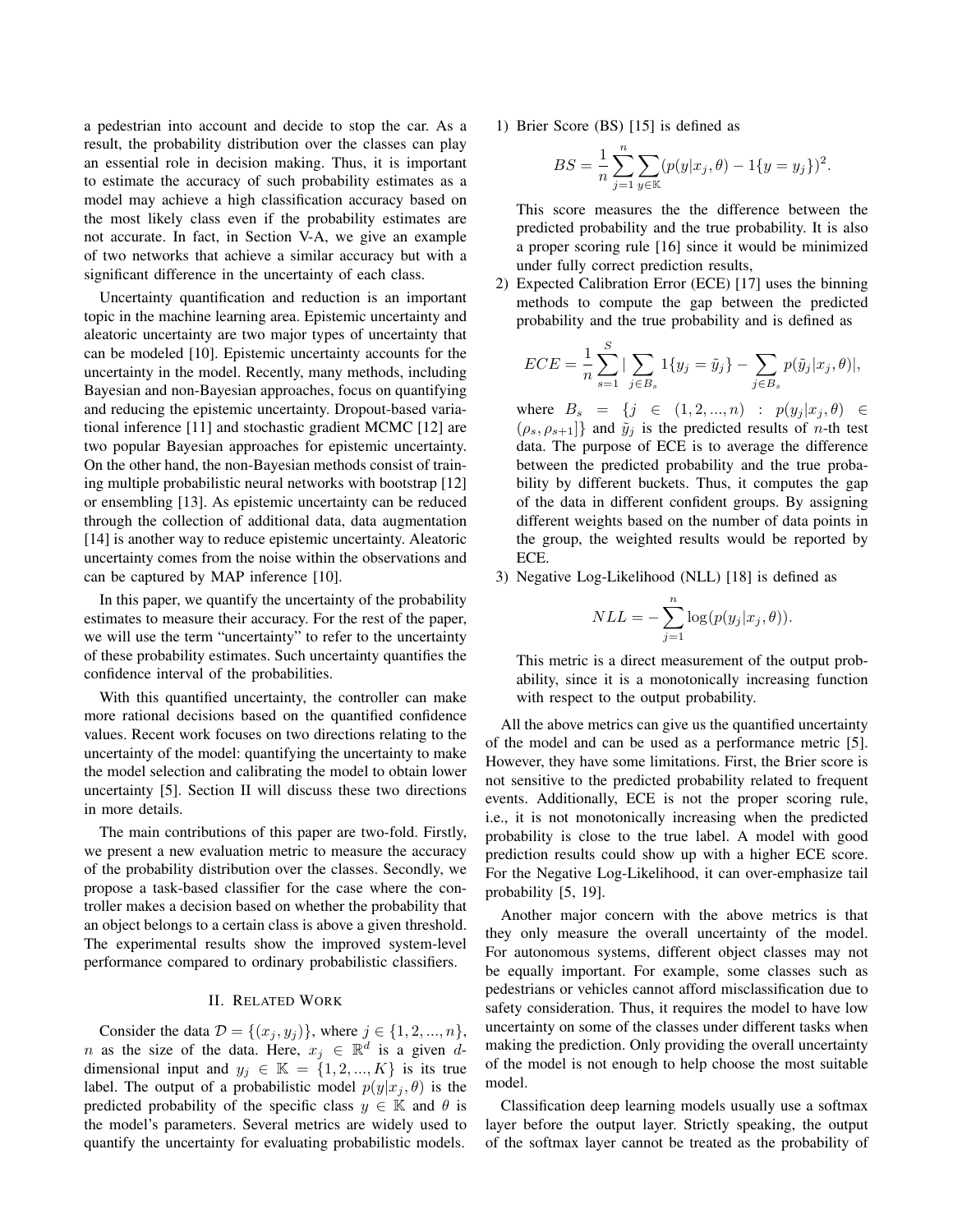each class [\[20,](#page-6-18) [21,](#page-6-19) [22\]](#page-6-20). Additionally, many have observed that this approach may do a poor job of predicting probability [\[22\]](#page-6-20). Nevertheless, many training techniques, including Bayesian Binning into Quantiles (BBQ) [\[17\]](#page-6-15), Temp Scaling [\[23\]](#page-6-21), Dropout [\[11\]](#page-6-9), Ensemble [\[24\]](#page-6-22), explain the output of the softmax layer as the probability distribution over the classes and calibrate the model to reduce its uncertainty. Moreover, BS, ECE, and NLL are commonly used to show the real improvement of calibration. In this paper, we also treat the output of the softmax layer as the probability distribution over the classes. To test the real performance of the calibration methods, we design a new metric to capture more information about the model uncertainty. As opposed to BS, ECE and NLL, our metric can measure the uncertainty on the classification results of each class.

By treating the output of the softmax function as the probabilities of the object belonging to the associated classes, the controller may treat an object as belonging to the class with the maximum probability from resultant softmax vector. Another widely-used decision-making framework that utilizes the probability estimates is based on the probability thresholds. In this case, a threshold  $t_c$  is introduced for each object class c. The controller then treats an object as belonging to class c if its probability is at least  $t_c$ . Note that in this threshold-based probabilistic decision-making approach, an object may belong to multiple classes. Thus, the classification results could be ambiguous and the controller may treat the object as belonging to the class that would lead to the most conservative action. In this paper, we present a new task-based network structure to be utilized by such a controller. Instead of explicitly computing the probability, our network directly determines whether the probability is above or below a given threshold. More details will be discussed in Section [IV-B.](#page-3-1)

# III. PROBLEM SETUP

The classification task is to predict the label (i.e., the class) for any given input data. Specifically, let  $K$  be the set of all the object classes. A deep learning model first takes a subset of the data  $\mathcal{D}_{train} \subset \mathcal{D}$  to train the model. The trained model can be treated as a function  $f : \mathbb{R}^d \to \mathbb{K}$ . Given any input data  $x \in \mathbb{R}^d$ , it will predict the label  $\tilde{y} \in \mathbb{K}$ . The rest of the data  $\mathcal{D}_{test} = \mathcal{D} \setminus \mathcal{D}_{train}$  will be used to compare the predicted label  $\tilde{y} = f(x)$ , where  $(x, y) \in \mathcal{D}_{test}$ , with the real label y to get the training accuracy for each class.

Most deep learning models use the softmax layer before the output layer. The softmax function outputs a value  $p_c \in$ [0, 1] for each class  $c \in \mathbb{K}$ . The label c with the largest  $p_c$ among all the classes will be outputted as the classification result, i.e.,

$$
\tilde{y} = \max_{c \in \mathbb{K}} p_c
$$

The output value  $p_c$  is often treated as the probability of class c. Our first problem is to quantify the uncertainty of  $p_c$  to evaluate the performance of the model. Our second problem is to design neural networks to improve the performance of the system for the case where the controller makes a decision based on whether the probability that an object belongs to a certain class is above a given threshold.

## IV. METHODS

This section discusses the proposed evaluation metric and task-based neural network. Section [IV-A](#page-2-0) introduces the definition of our evaluation metric. Section [IV-B](#page-3-1) demonstrates the proposed task-based neural network.

## <span id="page-2-0"></span>*A. Evaluation of Model Uncertainty*

Let  $\#c$  denote the number of samples from class c, where  $c \in \mathbb{K}$ , for any dataset  $\mathcal{D}$ . The softmax layer of a deep learning model returns a probability vector  $P_{x_i}$  =  $(p_{j1},..., p_{jK}) \in [0,1]^K$  for any  $x_j \in \mathbb{R}^d$ . Based on the output probability  $P_{X_j}$ , the expected number of samples belonging to each class  $c$  can be defined as:

$$
E(\#c) = \sum_{j=1}^{n} p_{jc}.
$$

The basic idea is that the model with lower uncertainty should have  $E(\text{#}c)$  close to  $\text{#}c$  [\[8\]](#page-6-6). Moreover, this implies that if the model is uncertain about its output,  $E(\text{\#}c)$  would be far from  $\#c$ . A suitable model should have  $E(\#c)$  closer to the actual  $\#c$ . So the error of the model can be defined as the difference between the expected number and the actual number, i.e.,  $error = |E(\text{#}c) - \text{#}c|$ . This  $error$  can be used as a metric to evaluate the deep learning model. However, this single metric cannot provide enough information to evaluate the model. From the statistical perspective, as we have a large number of test data, we can generate multiple sampled subsets  $\tilde{\mathcal{D}}_{test} \subset \mathcal{D}_{test}$  of the test data and compute the corresponding error for each subset. The uncertainty of the model can then be obtained from these errors. For example, we can compute the mean and variance of the errors associated with these sampled subsets.

In summary, we propose the following steps to evaluate the model.

- (a) Sample multiple subsets of the test data by a given ratio  $p \in (0,1)$  to get sub-test data  $\{\mathcal{D}_{test}^1, \mathcal{D}_{test}^2, ..., \mathcal{D}_{test}^m\}$ from the original test data  $\mathcal{D}_{test}$ . For any  $i \in$  $\{1, 2, ..., m\}$ ,  $\mathcal{D}_{test}^i \subset \mathcal{D}_{test}$ ,  $|\mathcal{D}_{test}^i| = p|\mathcal{D}_{test}|$ , and the data of  $\mathcal{D}_{test}^i$  is randomly drawn from  $\mathcal{D}_{test}$ .
- (b) For each  $\mathcal{D}_{test}^i$ , compute the prediction error of each class c based on  $error_c^i = |E(\#c) - \#c|$ .
- (c) Compute the mean and variance of the error of each class

 $Var$ 

$$
E_c(error_c^i) = \sum_{i=1}^{m} error_c^i/m,
$$
  

$$
E_c(error_c^i) = \sum_{i=1}^{m} (error_c^i - E_c(error_c^i))^2/m.
$$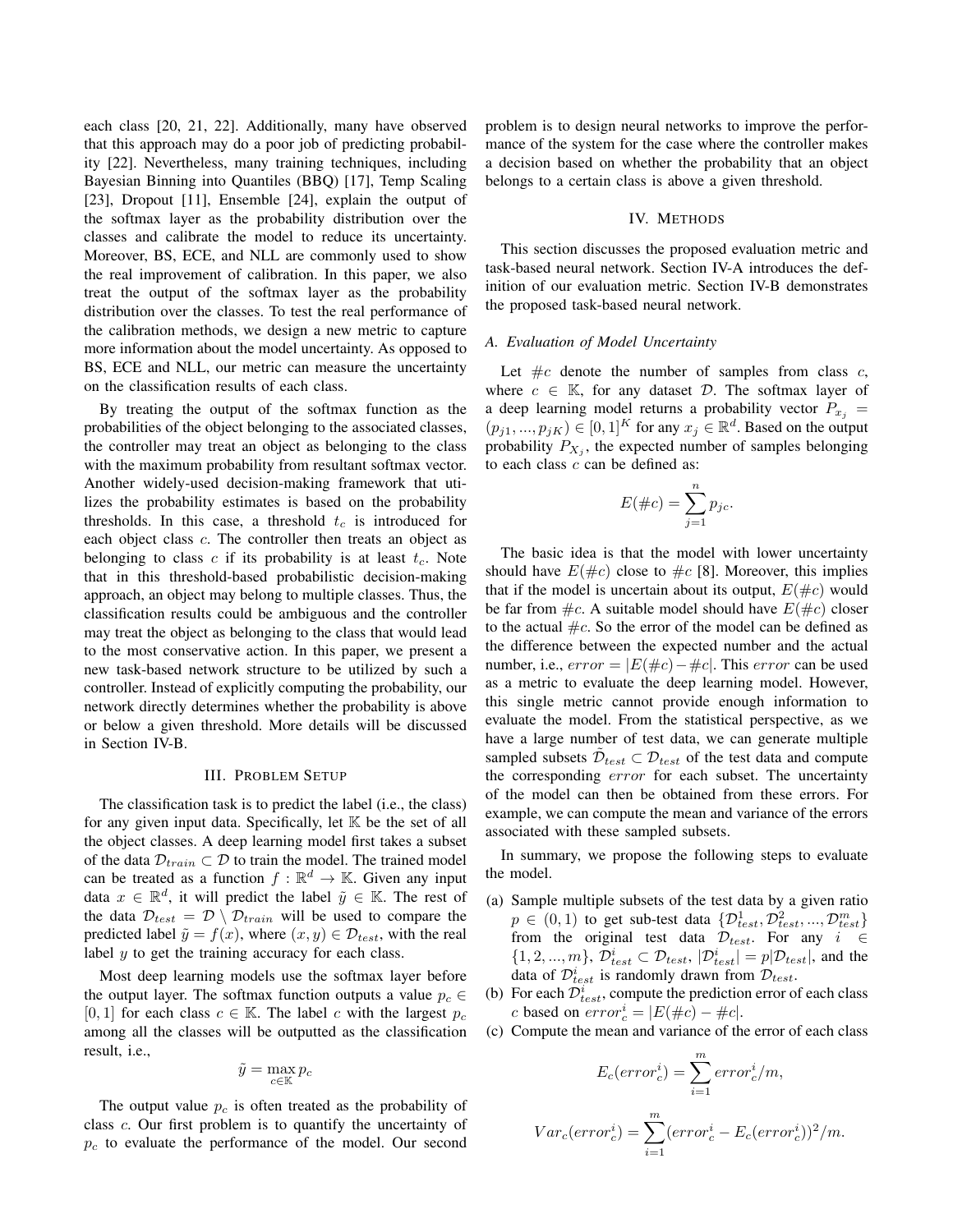Based on the computed information  $error_c^i$ ,  $E_c(error_c^i)$ and  $Var_c(error_c^i)$ , which we denote as the absolute class error (ACE), expectation of absolute class error (EACE) and variance of absolute class error (VACE), respectively, we can plot all these statistic evaluations to compare the performance of each model.

# <span id="page-3-1"></span>*B. Task-based Networks*

The threshold-based probabilistic decision-making approach described in Section [II](#page-1-0) requires comparing a probability estimate against the corresponding threshold [\[13\]](#page-6-11). As a result, the performance of the system depends largely on the setting of the thresholds. The closer the predicted probability is to the threshold, the lower the uncertainty is required for the system to make a correct decision. For example, if the threshold is 0.6, the probability estimate of 0.5999 and 0.6001 could lead to a different decision. Expecting such accurate values of probability estimates may not be realistically possible. On the other hand, if the probability estimate is 0.1, the system can tolerate much higher uncertainty.

Our task-based network is based on the observation that many decisions in autonomous systems are often discrete in nature, e.g., stopping, keeping constant speed, or accelerating for longitudinal control [\[25\]](#page-6-23). Thus, it should not require explicit computation of the probabilities. Instead, the actual problem it needs to solve is whether the probability is above a given threshold. As a result, we propose a tasked-based neural network that directly outputs such decisions, instead of having to explicitly compute the probability distribution over the classes. Specifically, a task-based model is defined as a function  $M : \mathbb{R}^d \to \{0, 1\}$ , i.e., it is a binary model that only outputs 'Yes' (i.e., 1) or 'No' (i.e., 0) for the task.

For example, consider an autonomous driving problem, where the car needs to (a) stop if the probability that the object near the crosswalk is a pedestrian is at least  $p_{ped}$ , (b) keep constant speed if the probability that the object may move is at least  $p_{mov}$  and the the probability it is a pedestrian is less than  $p_{ped}$ , and (c) accelerate otherwise. In this case, we construct 2 task-based neural networks  $M_a$ and  $M_b$  that identify 2 distinct classes, namely a pedestrian class and a moving-object class. Specifically, model  $M_a$  is trained to determine whether the probability that the object is a pedestrian is at least  $p_{ped}$ , while model  $M_b$  is trained to determine whether the probability that the object may move is at least  $p_{mov}$ . Note that both networks only output 'Yes' or 'No', without actually computing the probabilities. We first feed an input  $X_i$  to  $M_a$ . If  $M_a(x_j) = 1$ , the car would stop. Otherwise,  $x_i$  will be fed into  $M_b$ . If  $M_b(x_i) = 1$ , the car would keep the current speed. Otherwise, the car would accelerate.

#### V. EXPERIMENTAL RESULTS

This section provides experimental results both for the evaluation metric (Section [V-A](#page-3-0) and [V-B\)](#page-3-2) and for the taskbased classifier (Section [V-C\)](#page-4-0). All the code used in these experiments is publicly available [\[26\]](#page-6-24).

#### <span id="page-3-0"></span>*A. Evaluation Metric on the MNIST Dataset*

In this experiment, we train the CNN [\[4\]](#page-6-2) and Resnet [\[7\]](#page-6-5) models on the MNIST dataset [\[4\]](#page-6-2). Table [I](#page-3-3) shows the BS, ECE and accuracy results.

TABLE I RESULTS ON MNIST DATASET

<span id="page-3-3"></span>

| Model  | вs     | ECE    | Accuracv |
|--------|--------|--------|----------|
| CNN)   | 0.0284 | 0.0142 | 0.9811   |
| Resnet | 0.0198 | 0.0104 | 0.9873   |

From the results of Table [I,](#page-3-3) we can see that the CNN and the Resnet models have very similar accuracy. However, from the BS and ECE metrics, the Resnet model has noticeably better performance than the CNN model on the model uncertainty. Using the evaluation metrics proposed in Section [IV-A,](#page-2-0) figure [2\(a\)](#page-4-1) shows the errors associated with randomly sampled subsets of the test data, while figure [2\(b\)](#page-4-2) shows the variance of the errors. Both BS and ECE can only tell us the overall uncertainty of the model performance. However, autonomous system needs to pay more attention to some specific classes such as pedestrians. From the results of figure [2,](#page-4-3) it is now clear to see which model performs better on each class. For example, the mean and variance of the errors associated with class 5 of CNN are both lower than those of Resnet. Even though the two networks show the same accuracy on the predicted results of class 5 (CNN 882/892, Resnet 883/892), we can see that CNN actually has lower uncertainty than Resnet on the predicted results of class 5 based on the mean and variance of the errors.

## <span id="page-3-2"></span>*B. Evaluation Metric on the CIFAR10 Dataset*

Section [V-A](#page-3-0) provides an example of the case where two models have a similar performance based on accuracy. However, their uncertainties are significantly different. To further verify the performance of our metric, we perform a similar experiment on the CIFAR10 dataset [\[27\]](#page-6-25). The BS, ECE and accuracy results are summarized in table [II.](#page-3-4)

TABLE II RESULTS ON MNIST DATASET

<span id="page-3-4"></span>

| Model              | вs     | ECE.   | Acc    |
|--------------------|--------|--------|--------|
| $\sqrt{\text{NN}}$ | 0.3733 | 0.0477 | 0.7703 |
| Resnet             | 0.2049 | 0.0463 | 0.8646 |

Table [II](#page-3-4) shows that Resnet performs better than CNN since it achieves higher accuracy. BS is also consistent with the accuracy. This indicates that the output of Resnet has lower uncertainty than that of CNN. Using the proposed evaluation metrics on CNN and Resnet, figure [3\(a\)](#page-4-4) shows the error and mean of random sampling sub-datasets, figure [3\(b\)](#page-4-5) shows the variance of error among all sub-datasets. It can be seen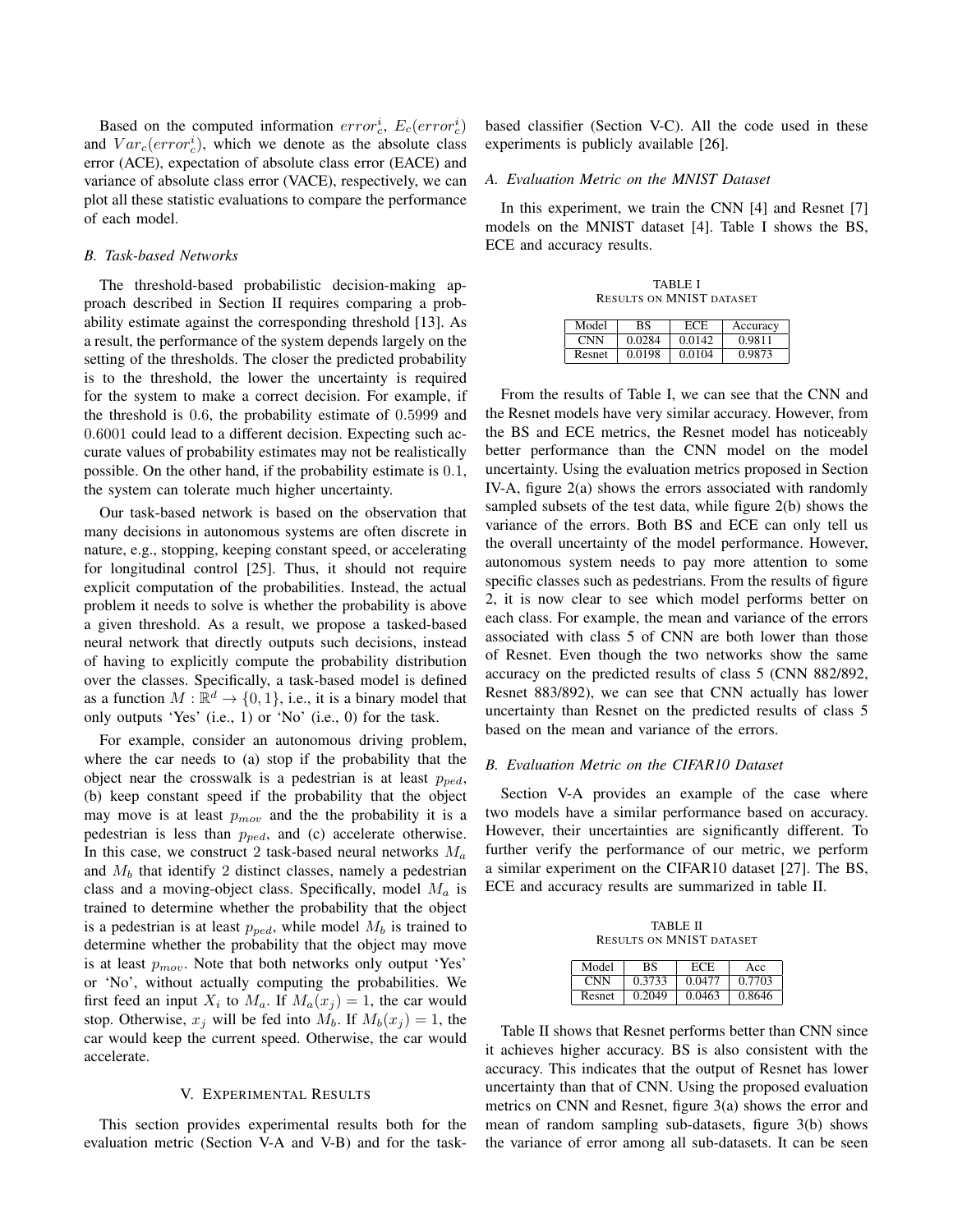<span id="page-4-1"></span>

<span id="page-4-3"></span><span id="page-4-2"></span>Fig. 2. Experimental results on MNIST dataset

<span id="page-4-4"></span>

Fig. 3. Experimental results on CIFAR10 dataset

that the Resnet classification results of most categories are better than CNN from figure [3\(a\).](#page-4-4) Figure [3\(b\)](#page-4-5) shows the same pattern. However, CNN has lower uncertainty than Resnet on the classification results of class 3. Even though the correct classified result of class 3 is 649/1000 for CNN and 835/1000 for Resnet from prediction, CNN has lower uncertainty about this specific class from the mean and variance. Based on the experiment results from this section, we can see even a model has lower accuracy than the other model, it is still possible the model are more confident about the output probability than the other model on some specific classes. Based on this analysis, our evaluation metric can be utilized to select a neural network model with more attention to specific classes.

# <span id="page-4-0"></span>*C. Task-Based VS Probabilistic Classification Networks*

In this section, we use the KITTI dataset [\[28\]](#page-6-26) to compare the performance of the proposed task-based network and a typical probabilistic classification network that explicitly computes the probability distribution over the object classes. The data used to train the network is the cropped images from the KITTI dataset and contains two classes, pedestrian and non-pedestrian. The label of each image corresponds to the <span id="page-4-5"></span>probability that the image belongs to the pedestrian class. For the original images that are cropped from the KITTI dataset, we set the label as 1 if it belongs to the pedestrian class and 0 otherwise. In practice, the data may be labeled by different annotators, who may not always agree on the label, especially when the object is far away or the image is blurry. The probability of each class can then be calculated from the proportion of annotators who label the image with each class. To imitate this process, we use different sizes of Gaussian blur kernel to filter the image. Then, we assign the probability accordingly. Figure [4](#page-5-1) shows an example of the different level blurred images with the probability. After having the data with its corresponding probability, we can train the network on the data.

Both the task-based network and probabilistic classification networks use the CNN structure and Adam loss function [\[29\]](#page-6-27). Before training the task-based network, the label of the images are assigned based on a specific threshold  $t$ . For each image  $x_j$ , if  $p_j > t$  then  $y_j = 1$ , otherwise  $y_j = 0$ . After the labels are set up, the task-based network will use 85% of the data to train the network and reserve 15%, randomly selected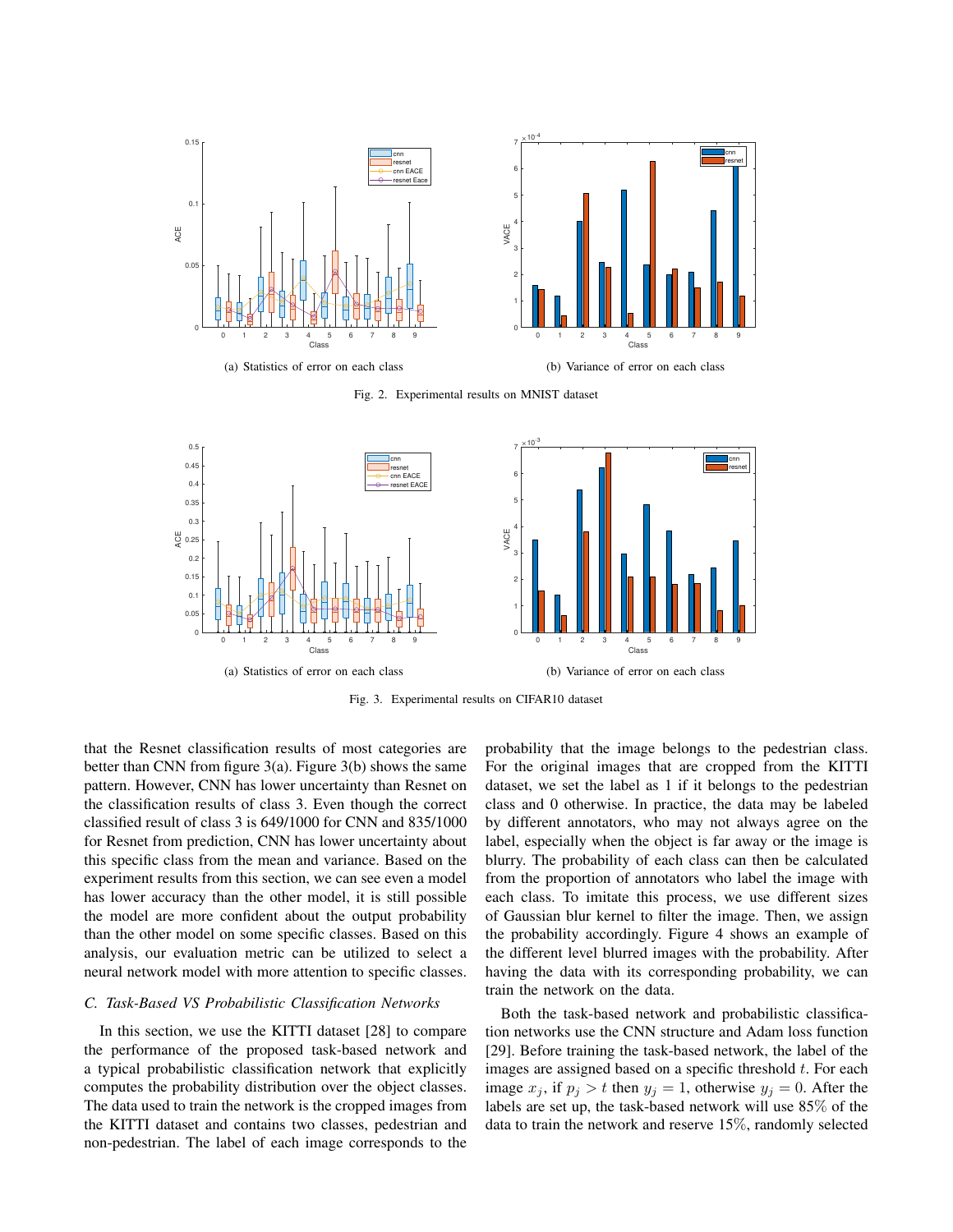

Fig. 4. Images with different levels of blur

<span id="page-5-1"></span>

<span id="page-5-2"></span>Fig. 5. Experimental results of task-based and probabilistic classification networks on the stop decision.

for the collected data, for evaluation. On the other hand, the probabilistic classification network feeds the training image  $x_i$  with its probability  $p_i$  into the network to train the model. To avoid the data augmentation, we trained both network with blurred images as well as original images.

Figure [5](#page-5-2) show the true negative rate and false positive rate of both networks on the stop decision. From the results of figure [5,](#page-5-2) we can see that both the true-negative and falsepositive rates of the task-based network do not vary much with changing thresholds. On the other hand, the results of the probabilistic classification network highly depend on the threshold. For example, with threshold  $t = 0.9$ , the true negative rate is very high. This observation implies that the predicted probability is not reliable. Moreover, the true negative rates are very high under all thresholds. This implies that even though we feed the network with probability and train it, the output probability can still be unreliable. This can be particularly problematic in safety-critical applications such as autonomous vehicles.

#### *D. Summary*

The results of sections [V-A](#page-3-0) and [V-B](#page-3-2) show that our proposed evaluation metric can capture the uncertainty of the probability estimate of each class. Such detailed uncertainty information can be utilized by the controller to improve its decision, especially for autonomous systems that are required to pay special attention to specific classes, e.g., pedestrian, cyclist, etc., to reduce the safety risks. We also test our evaluation metric on small-size test sub-dataset. The computed ACE, EACE and VACE can vary with different test sub-datasets, but it still can distinguish the uncertainty of each class of given model. In section [V-C,](#page-4-0) the experimental results show that the proposed task-based neural network achieves better performance compared to an ordinary neural network.

## VI. CONCLUSION

We propose a new evaluation metric to measure the uncertainty of probabilistic neural networks. As opposed to existing metrics, it provides the uncertainty information for each class on the classification task, which is important for applications in the autonomous system domain. Furthermore, we present a task-based neural network for threshold-based probabilistic decision-making and show the improved performance compared to a typical probabilistic classification network.

# **REFERENCES**

<span id="page-5-0"></span>[1] I. Goodfellow, Y. Bengio, and A. Courville, *Deep Learning*. MIT Press, 2016, [http://www.deeplearningbook.org.](http://www.deeplearningbook.org)